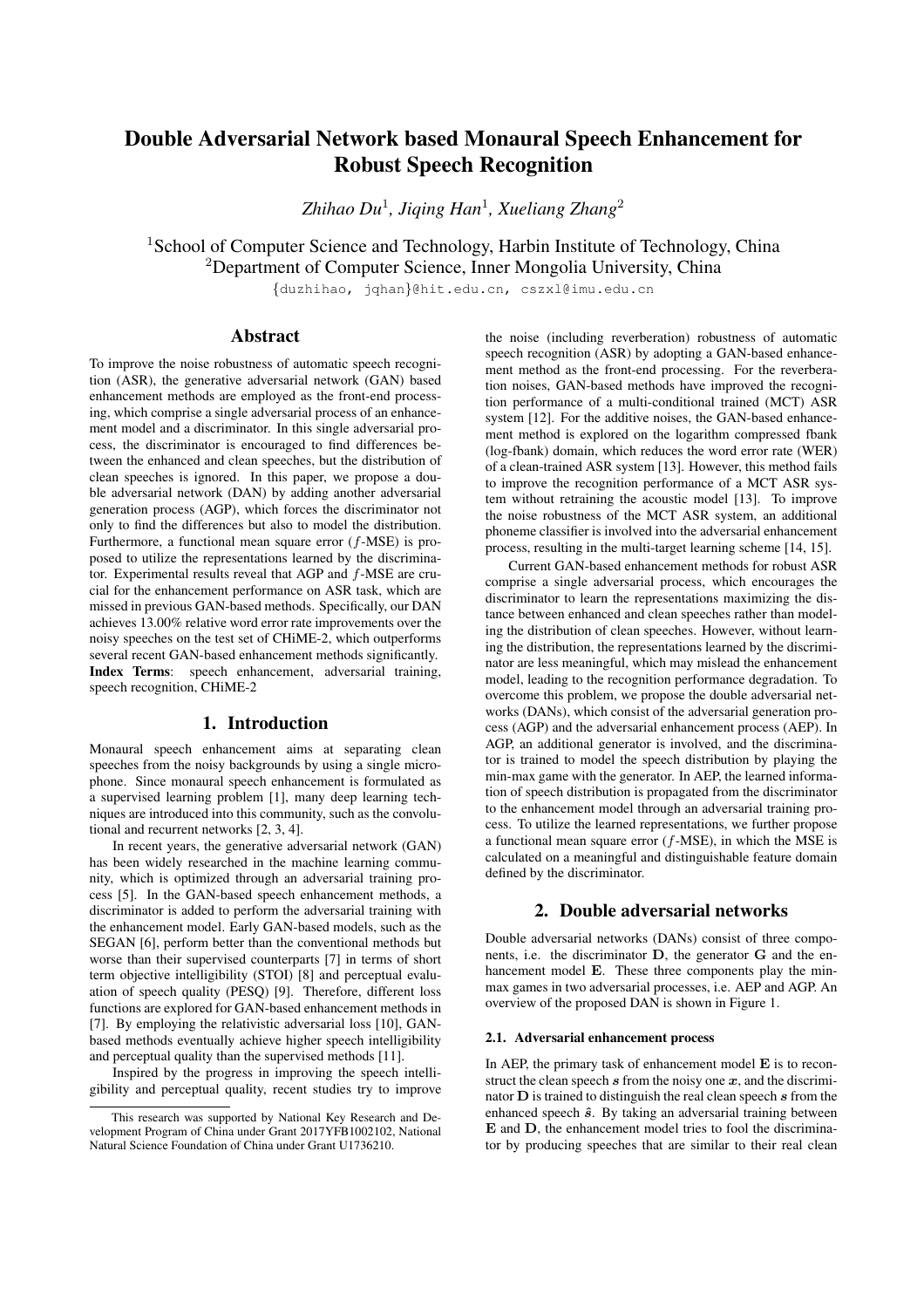

Figure 1: *The framework of double adversarial networks.*

counterparts, and the discriminator is encouraged to learn the representations that maximize the distance between enhanced and clean speeches. The original adversarial loss function [5] is prone to cause the problem of vanishing gradient in the early stages of training, which leads to the model collapse and unstable training process [16]. In this paper, we employ the least squares loss functions [17], which are similar to [6, 7]. The adversarial loss functions of D and E are given as follows:

$$
\mathcal{L}_{D^{(E)}} = \frac{1}{2} \mathbb{E}_{\mathbf{s} \sim p_{clean}} [\mathbf{D}(\mathbf{s}) - 1]^2
$$

$$
+ \frac{1}{2} \mathbb{E}_{\mathbf{x} \sim p_{noisy}} [\mathbf{D}(\mathbf{E}(\mathbf{x})) - 0]^2
$$
(1)

$$
\mathcal{L}_E = \mathbb{E}_{(s,x)\sim(p_{clean}, p_{noisy})} ||s - \mathbf{E}(x)||_2^2
$$
  
+  $\lambda \mathbb{E}_{x\sim p_{noisy}}[\mathbf{D}(\mathbf{E}(x)) - 1]^2$  (2)

where  $\lambda$  is a hyper-parameter to balance the reconstruction and adversarial losses.

The second term in (2) aims at fooling the discriminator. However, the task of enhancement model is to reconstruct the clean speech rather than simply fool the discriminator. Therefore, a functional mean square error, *f*-MSE, is proposed to replace the adversarial loss term. *f*-MSE evaluates the similarity of enhanced and clean speeches in a more distinguishable feature domain defined by the discriminator D. The modified loss function for E is defined as follows:

$$
\mathcal{L}_E = \mathbb{E}_{(\mathbf{s},\mathbf{x}) \sim (p_{clean}, p_{noisy})} ||\mathbf{s} - \mathbf{E}(\mathbf{x})||_2^2 + \lambda \mathbb{E}_{(\mathbf{s},\mathbf{x}) \sim (p_{clean}, p_{noisy})} [\mathbf{D}(\mathbf{s}) - \mathbf{D}(\mathbf{E}(\mathbf{x}))]^2
$$
(3)

There are three advantages of using *f*-MSE. First, it explicitly involves the clean speech information into the loss term. Second, this loss term still maintains the adversarial relationship between E and D, therefore, it can also benefit from the adversarial training. Third, *f*-MSE is calculated on a more distinguishable feature domain, which is learned and changed during the adversarial training process.

#### 2.2. Adversarial generation process

In AGP, an additional generator G is added and trained against the discriminator. By taking the adversarial training between G and D, the discriminator is forced to learn not only the differences between clean and enhanced speeches but also the distribution of clean speeches. The loss functions for D and G are given as follows:

$$
\mathcal{L}_{D^{(G)}} = \frac{1}{2} \mathbb{E}_{s \sim p_{clean}} [\mathbf{D}(s) - 1]^2
$$
  
+ 
$$
\frac{1}{2} \mathbb{E}_{z \sim p_z} [\mathbf{D}(\mathbf{G}(z)) - 0]^2
$$
(4)  

$$
\mathcal{L}_G = \mathbb{E}_{z \sim p_z} [\mathbf{D}(\mathbf{G}(z)) - 1]^2
$$
(5)

where z is a *d*-dimensional random vector following the standard Gaussian distribution  $\mathcal{N}(0, 1)$ .

#### 2.3. Stabilizing the training process

GANs always suffer the instability during their training process [18, 19]. In this paper, we employ the gradient-penalty (GP) regularization [18] and a tuned update strategy to stabilize the training process.

The GP regularization penalizes the discriminator if the outputs have too large gradients with respect to the inputs:

$$
\mathcal{L}_{D^{(GP)}} = \mathbb{E}_{\boldsymbol{y} \sim p_{\boldsymbol{y}}} \left[ \|\nabla_{\boldsymbol{y}} \mathbf{D}(\boldsymbol{y})\|_{2} - 1 \right]^2 \tag{6}
$$

where *y* is sampled from the convex combinations of the real clean and fake speeches:  $y = \epsilon s + (1 - \epsilon)\tilde{s}$ .  $\epsilon$  is a scalar sampled from the uniform distribution [0*,* 1]. In DAN, both the enhanced speeches  $\hat{s}$  and the generated speeches  $\check{s}$  are treated as the fake samples:  $\tilde{s} = \hat{s} \cup \tilde{s}$ .

To further stabilize the training process, we update the models with a tuned strategy. Specifically, in a mini-batch, we first update the discriminator five times, then the enhancement model and the generator are updated one time. A similar unbalanced update strategy is also employed in [18].

By integrating the two adversarial processes and the gradient-penalty regularization, the loss function for the discriminator in DANs is obtained:

$$
\mathcal{L}_D = \mathcal{L}_{D^{(E)}} + \mathcal{L}_{D^{(G)}} + \gamma \mathcal{L}_{D^{(GP)}}
$$
(7)

where  $\gamma$  is a hyper-parameter to control the GP regularization. The loss functions for the enhancement model and the generator are given in (3) and (5), respectively.

# 3. Experiments

# 3.1. Dataset

We evaluate the proposed methods on the CHiME-2 dataset (track 2) [20]. In the training set, there are 7138 clean utterances from the WSJ0 SI-84 training set, which are recorded by 83 speakers. To simulate a noisy reverberant environment, each clean utterance is first filtered with a fixed Room Impulse Response (RIR) corresponding to a frontal position at a distance of 2 m. Then, each reverberated utterance is mixed with a random slice from the living room noise recording. The SNR level of each mixture is randomly selected from -6, -3, 0, 3, 6, 9 dB. To enrich the training data, an additive noisy environment is simulated without filtering the utterances with RIRs. In this data augmentation (DA), a seven hours noise recording provided by CHiME-2 is used to obtain the noisy mixtures, and the clean utterances and SNR levels are the same as the training set.

The development and test sets are obtained in the same manner as the training set, but the RIRs and noise slices are different from the training set. The SNR levels for development and test sets are the same as the training set. As a result, there are 2,460 noisy utterances from 10 other speakers in the development set, and the test set comprises 1,980 noisy utterances from 12 other speakers.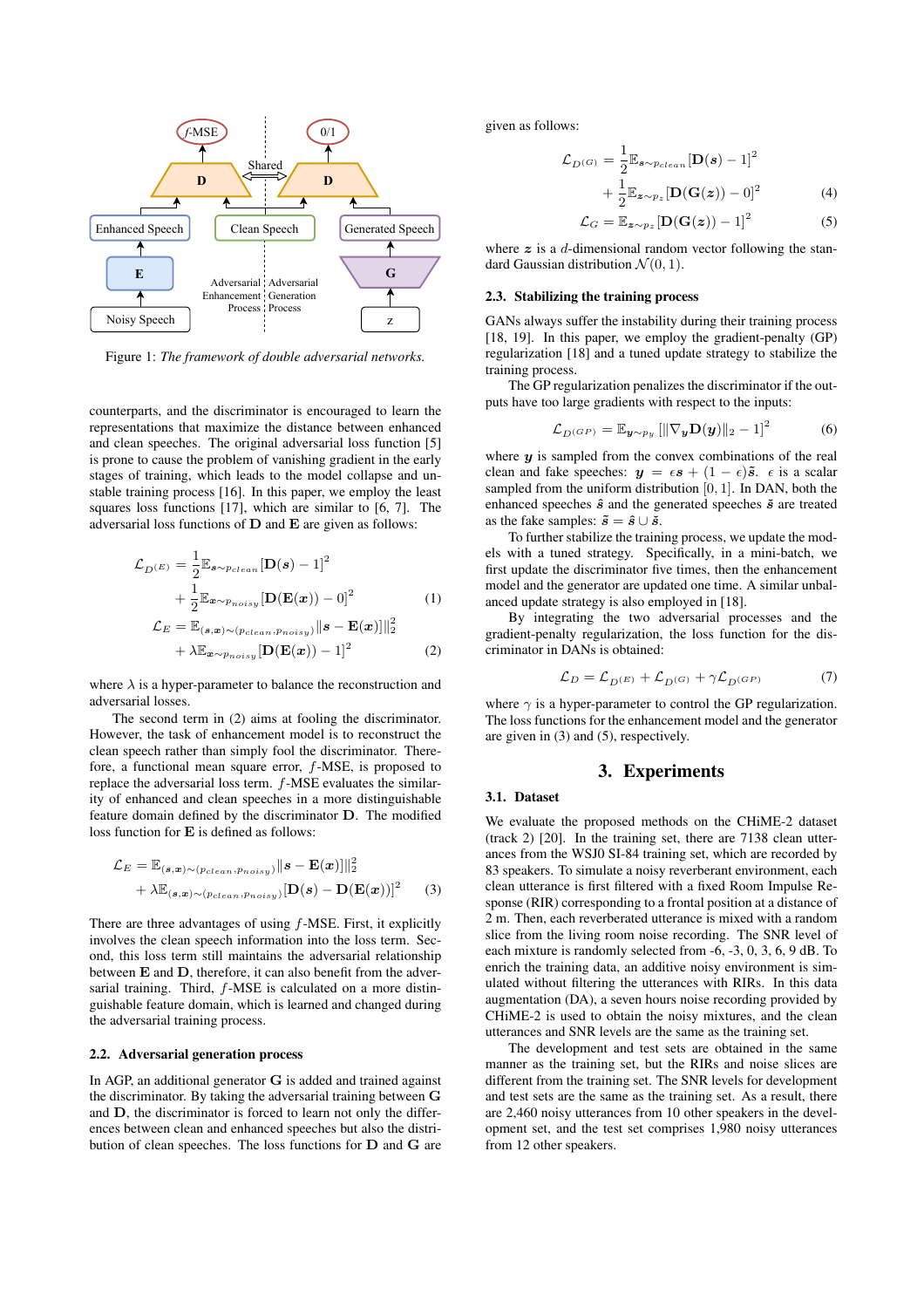### 3.2. ASR system

The ASR system is implemented by using the Kaldi toolkit [21]. Following the Kaldi's recipe for CHiME-2, we extract the melfrequency cepstral coefficients and built up a Gaussian mixture model-hidden Markov model system to perform the forcealignment. The aligned phoneme labels and log-fbank features are used to train a DNN-based acoustic model (AM), which is initialized with the restricted Boltzmann machine based pretraining. This AM comprises 7 hidden layers with the sigmoid activation function, and there are 2,048 units in each layer. The input of AM is a stacked 11-frame log-fbank feature centered at the current frame, and the desired output is the posterior probability of 1,960 state-clustered triphone classes. After four iterations of alignment and retraining, the AM is further optimized by the state-level minimizing Bayes risk criterion [22]. The WSJ 5k trigram language model is employed, and the weighted finite-state transducers is used for decoding.

In the official guideline provided by CHiME-2, the ASR system is trained with the noisy utterances only, but we find that such noisy-speech-only training strategy leads to an unacceptable WER for clean utterances (about 90%). Therefore, we train another ASR system with the clean and noisy utterances, resulting in a MCT system, which has much lower WERs for both clean and noisy utterances than the official one. In the following experiments, we employ this MCT ASR system as the baseline to evaluate the proposed DANs.

#### 3.3. Model settings

A convolutional recurrent network (CRN) [4] is employed as the enhancement model E, which is fed with the 40 dimensional log-fbank features of noisy speeches. The architecture details are given in Table 1. Batch normalization [23] and exponential linear units (ELUs) [24] are added after each convolution and deconvolution layers except the last layer, which is followed by the sigmoid function only. In addition, there is a skip connection between each convolution layer and its corresponding deconvolutional counterpart. A widely used training target, the ideal ratio mask (IRM) [25], is employed as the expected output of the enhancement model, which is calculated on the fbank domain. By multiplying the predicted IRM and noisy speech, the enhanced speech is obtained:  $\hat{s} = x \odot E(x)$ , where  $\odot$  represents the element-wise multiplication.

For the discriminator and generator, the architecture of DC-GAN is adopted, which is stable during the training process [16]. The log-fbank slices of 40 frames are randomly clipped from the enhanced and clean features, which are treated as the fake and real samples, respectively. To match the architecture of discriminator, the log-fbank slices are upsampled to  $64 \times 64$ by repeating the nearest neighbors. For the generator, a 128 dimensional Gaussian random vector is employed as the input, and the desired output is the upsampled log-fbank slices with the size of  $64 \times 64$ , which are also treated as the fake samples. The features of each utterance are limited to  $[-1, 1]$  by the min-max normalization. To match the value limitation, the tanh nonlinearity is adopted in the output layer of the generator. The Adam optimizer [26] is used to train the models with the learning rate of  $2 \times 10^{-4}$  and the betas of (0.5*,* 0*.*999). The utterance-level batch size for  $E$  is 16, and the slice-level batch size for **G** and **D** is 64.  $\lambda$  and  $\gamma$  are set to 1 and 10, respectively. More details can be found in our open source  $code<sup>1</sup>$ . The best model is selected by cross validation on the development set.

Table 1: *The architecture of the enhancement model. Here T denotes the number of time frames in the log-fbank features.*

| layer name          | input size                       | kernel, stride               | output size               |
|---------------------|----------------------------------|------------------------------|---------------------------|
| reshape_1           | $T \times 40$                    |                              | $1 \times T \times 40$    |
| conv2d 1            | $1 \times T \times 40$           | $3 \times 4, (1, 2)$         | $16 \times T \times 20$   |
| conv2d.2            | $16 \times T \times 20$          | $\overline{3\times 4,(1,2)}$ | $32 \times T \times 10$   |
| conv2d <sub>3</sub> | $32 \times T \times 10$          | $3 \times 4, (1, 2)$         | $64 \times T \times 5$    |
| conv2d <sub>4</sub> | $64 \times T \times 5$           | $3 \times 4, (1, 2)$         | $128 \times T \times 2$   |
| $conv2d$ 5          | $128 \times T \times 2$          | $1 \times 2, (1, 1)$         | $256 \times T \times 1$   |
| reshape_2           | $\overline{256\times T\times1}$  |                              | $T \times 256$            |
| $1$ stm $1$         | $T\times 256$                    | $256 \times 1024$            | $T \times 1024$           |
| $1$ stm $2$         | $\overline{T\times 10}24$        | $1024 \times 1024$           | $\overline{T\times 1024}$ |
| fc                  | $T \times 1024$                  | $1024 \times 256$            | $T \times 256$            |
| $reshape_3$         | $T\times 256$                    |                              | $256 \times T \times 1$   |
| deconv2d 5          | $512 \times T \times T$          | $1 \times 2, (1, 1)$         | $128 \times T \times 2$   |
| $deconv2d$ 4        | $\overline{256\times T\times 2}$ | $3 \times 4, (1, 2)$         | $64 \times T \times 5$    |
| $deconv2d_3$        | $128 \times T \times 5$          | $\frac{3 \times 4}{1,2}$     | $32 \times T \times 10$   |
| deconv2d 2          | $64 \times T \times 10$          | $3 \times 4, (1, 2)$         | $16 \times T \times 20$   |
| $deconv2d_1$        | $32 \times T \times 20$          | $3 \times 4, (1, 2)$         | $1 \times T \times 40$    |
| $reshape_4$         | $1 \times T \times 40$           |                              | $\overline{T}\times40$    |

#### 3.4. Compared methods

We compare the proposed DAN with four recent GAN-based speech enhancement methods. The first method is SEGAN [6], which enhances the noisy speech in the waveform domain directly. In this paper, the same model architectures and training strategies as [6] are implemented. The second one is SERGAN [11], which is based on the relativistic average loss functions [10]. In the original SERGAN, a fully convolutional U-Net architecture is employed to enhance the waveform directly. Preliminary experiments show that our used CRN in the log-fbank domain outperforms the U-Net model in the waveform domain in terms of WER. Therefore, we also implement another SER-GAN, in which our used models  $(E \text{ and } D)$  are trained by minimizing the relativistic average loss functions [10]. This model is denoted as SERGAN-fbank. The third method is based on a conditional GAN, where the pairs of desired clean masks and noisy features are treated as real samples, and the pairs of predicted masks and noisy features are fake samples [7]. This method is denoted as MaskCoGAN. The fourth one is a GANbased feature mapping model, which improves the recognition performance in the reverberation environment [12]. It is denoted as DereverbGAN.

For fair comparison, we replace the enhancement models in MaskCoGAN and DereverbGAN with our used CRN, since it has been verified that CRNs achieve better performance [4, 27]. All methods are trained with the same training set (including data augmentation), and all the models with the similar architecture are initialized with the same weights.

# 4. Results and Discussion

We first compare the proposed DAN with other methods, then the effect of each module is evaluated. Finally, we explore the outputs of D, G and E through the training process.

#### 4.1. Model comparison

Table 2 shows the WER results of DAN and other GAN-based methods under different SNR levels on the test set. From the table, we can see that the recognition performance cannot be improved by employing the SEGAN or SERGAN as the front-end processing, which enhance the noisy speeches on the waveform domain directly. By changing the enhancement domain from

<sup>1</sup>Available at https://github.com/ZhihaoDU/du2020dan.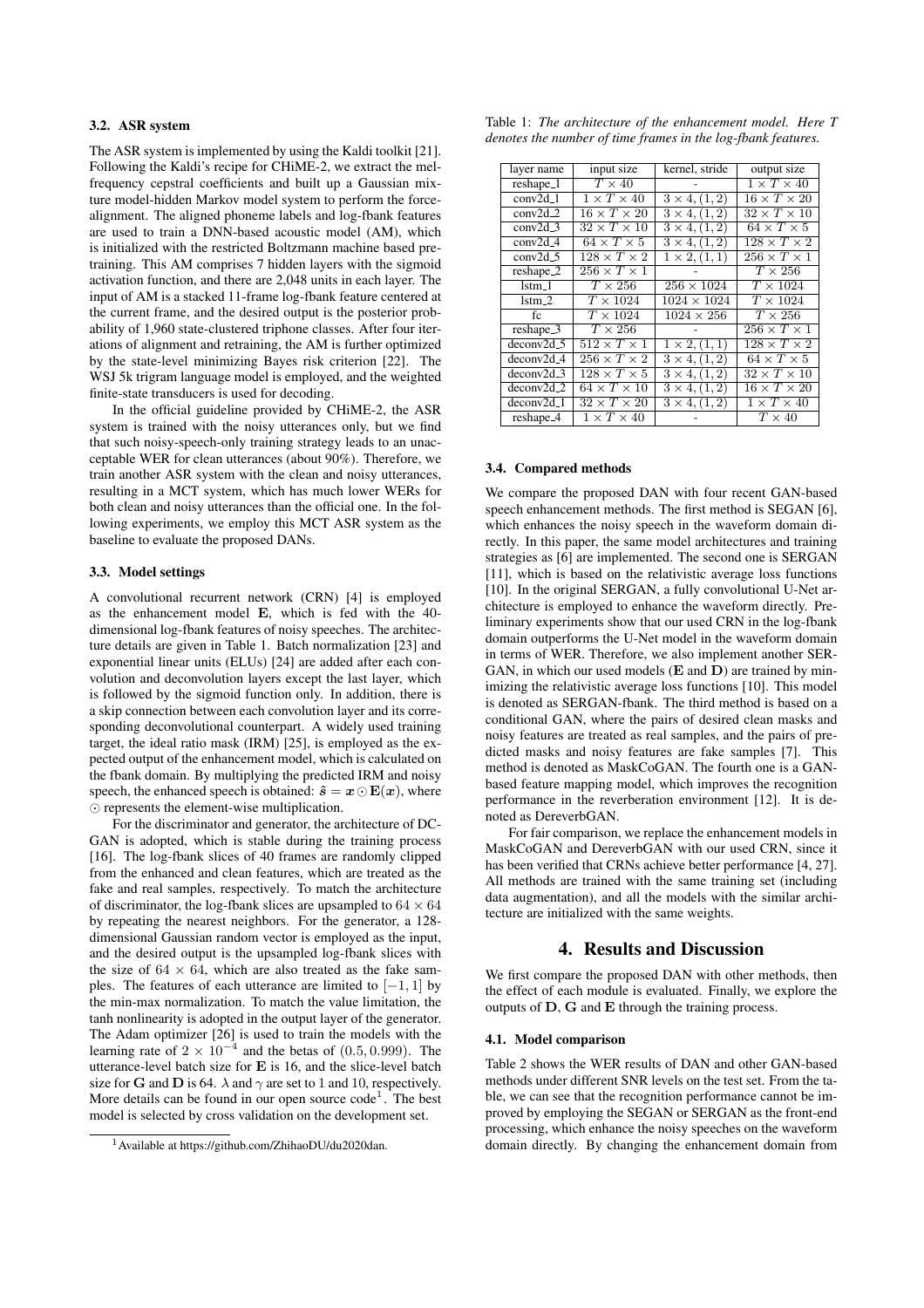Table 2: *The WER results of DAN and other GAN-based methods under different SNR levels on the test set.*

| Models                 | -6dB  | $-3dB$ | 0dB   | 3dB   | 6dB         | 9dB   | Avg.  |
|------------------------|-------|--------|-------|-------|-------------|-------|-------|
| Baseline (MCT)         | 43.94 | 33.15  | 24.80 | 18.16 | 14.42       | 11.38 | 24.31 |
| SEGAN <sub>[6]</sub>   | 74.88 | 68.01  | 60.13 | 48.17 | 40.18       | 33.60 | 54.16 |
| SERGAN <sub>[11]</sub> | 73.61 | 66.48  | 57.96 | 47.66 | 40.30 32.23 |       | 53.04 |
| SERGAN-fbank           | 37.90 | 28.42  | 22.28 | 18.32 | 14.10       | 12.85 | 22.31 |
| MaskCoGAN [7]          | 37 34 | 28.56  | 22.16 | 18.85 | 14.98       | 13.05 | 22.49 |
| DereverbGAN [12]       | 41.21 | 31.30  | 24.75 | 20.73 | 16.39       | 14.53 | 24.82 |
| DAN (ours)             | 36.35 | 27.12  | 20.74 | 16.84 | 13.69       | 12.16 | 21.15 |

Table 3: *The impact of each module in terms of WER on the development (Dev.) and test sets, where*  $\times$  *and*  $\sqrt{}$  *indicate excluding or including the sub-module.*

| <b>Models</b>                                                                                       |                                  |                                                     |                       |                                   | AGP AEP $f$ -MSE DA Dev. $(\%)$ Test $(\%)$        |                                                    |
|-----------------------------------------------------------------------------------------------------|----------------------------------|-----------------------------------------------------|-----------------------|-----------------------------------|----------------------------------------------------|----------------------------------------------------|
| Baseline (MCT)<br>DAN                                                                               |                                  | $\sqrt{ }$                                          | $\mathcal{N}$         |                                   | 30.55<br>25.13                                     | 24.31<br>21.15                                     |
| ⁄T) CRN<br>(2) CRN+AEP<br>(3) CRN+AGP<br>$(4)$ DAN w/o $f$ -MSE<br>(5) DAN w/o DA<br>(6) CRN w/o DA | $\times$<br>$\times$<br>$\times$ | $\times$<br>$\sqrt{}$<br>$\times$<br>$\sqrt{}$<br>× | $\sqrt{}$<br>$\times$ | $\sqrt{}$<br>$\times$<br>$\times$ | 26.63<br>27.12<br>25.58<br>30.36<br>26.16<br>26.68 | 22.62<br>23.22<br>21.45<br>25.33<br>22.36<br>22.95 |

waveform to log-fbank, WERs are reduced by SERGAN-fbank under low SNR levels ( $\leq$ 0dB). SERGAN-fbank, MaskCoGAN and DereverbGAN have the similar model architecture and adversarial enhancement process as DAN, but all of them lack the proposed adversarial generation process and functional mean square error loss. As a result, our DAN achieves lower WERs under all evaluated SNR levels on the test set than the compared GAN-based methods. Specifically, the proposed DAN achieves 13.00% average relative WER improvements over the MCT ASR system on the test set. In addition, while other GAN-based methods degrade the recognition performance of the MCT ASR system under high SNR levels (*>*0 dB), our method improve the performance under all evaluated SNR levels (except 9 dB). This indicates that our DAN has a better noise robustness than all of the compared GAN-based methods.

#### 4.2. Ablation study

The results of ablation studies are shown in Table 3. We first remove all adversarial processes from DAN, resulting in the fully supervised model, CRN. By comparing experiment (I) with DAN, we can see that the WERs on both development and test sets increase significantly without the adversarial processes, which indicates that the proposed double adversarial training strategy improves the performance on ASR task. Then, we evaluate the effect of adversarial processes one by one. Experiment 2 shows that simply performing the adversarial training between the enhancement model and discriminator even degrades the recognition performance in terms of WER. On the contrary, adding the adversarial generation process between the generator and discriminator improves the recognition performance. Experiments  $(2)$  and  $(3)$  indicate that learning the speech distribution is crucial for adversarial training based enhancement models, which is missed in previous GAN-based methods. By comparing experiment  $(3)$  and DAN, we find that learning the differences between the clean and enhanced speeches can further improve the recognition performance. Experiment  $(4)$  in-



Figure 2: *The outputs of discriminator for random noises z, generated speeches* G(*z*)*, enhanced speeches* E(*x*) *and clean speeches s through the training process. For clarity, the outputs are activated by the sigmoid function*  $\sigma$ *.* 

dicates that the proposed *f*-MSE can efficiently utilize the representations learned by the discriminator, which is crucial for DANs in terms of WER. By comparing experiment  $(5)$  and  $(6)$ , we can see that, without data augmentation, the proposed DAN still obtains lower WER than the fully supervised method. On the contrary, when the data augmentation is employed, DAN achieves another 1.21% WER reduction, which is better than the supervised method, CRN (0.33% WER reduction). This may indicate that DANs can utilize the data more efficiently.

#### 4.3. Exploring the outputs of models

Figure 2 plots the outputs of  $D$ ,  $G$  and  $E$  through the training process. We can see that the adversarial training process of DAN is very stable, which is import for adversarial training based methods. In the early stage of training, the discriminator cannot distinguish the enhanced and clean speeches correctly. Meanwhile, the generator only produces the noise-like samples, which are not similar to the clean speech yet. Through the double adversarial training, the discriminator becomes a powerful classifier with meaningful representations, which can distinguish the random, generated, enhanced and clean samples. Thanks to the discriminator, the generator produces speech-like samples, and the enhanced speeches are very similar to their real clean counterparts, resulting in the WER reduction.

#### 5. Conclusions

In this paper, we propose the DAN-based monaural speech enhancement method for robust ASR, which consists of a discriminator, a generator and an enhancement model. By performing the adversarial training between the generator and discriminator, the representations of clean speeches are learned by the discriminator. Meanwhile, through the second adversarial process of the enhancement model and discriminator, the learned information is propagated to the enhancement model to guide its training. According to the experimental results on CHiME-2, we find that the proposed DAN significantly outperforms four recent GAN-based methods in terms of WER. Furthermore, ablation studies show that learning the speech distribution and using the proposed *f*-MSE are crucial for the robustness of speech recognition, which are missed in previous methods. In addition, the training process of DAN is very stable, which is important for adversarial training based methods.